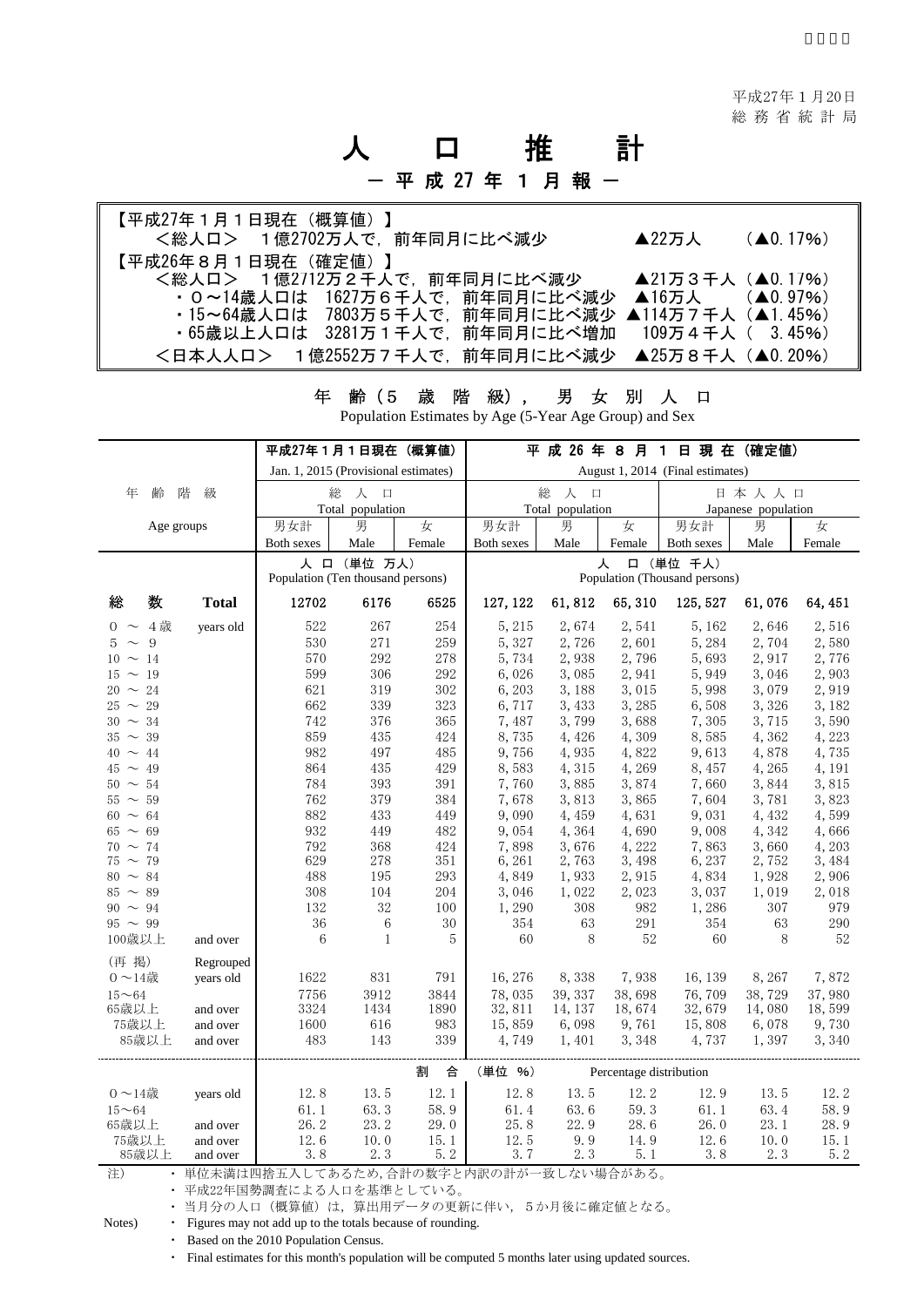#### 参考表 全国人口の推移

Reference Time Series of Population Estimates

総 人 口 (確 定 値) Total population (Final estimates)

|                           |                                | 減 3)<br>Population change<br>増<br>人<br>口 |                    |                                        |                         |                        |                                         |                     |                        |  |
|---------------------------|--------------------------------|------------------------------------------|--------------------|----------------------------------------|-------------------------|------------------------|-----------------------------------------|---------------------|------------------------|--|
| 年<br>月                    | 1) 2)<br>月初人口                  | 増<br>純<br>Net change                     | 減                  | 態 $4$<br>然<br>動<br>自<br>Natural change |                         |                        | 態 5)<br>会<br>動<br>社<br>Migration change |                     |                        |  |
| Year and month            | Population as of               | 増減数                                      | 増減率6)              | 出生児数                                   | 死亡者数                    | 自然増減<br>Natural        | 入国者数                                    | 出国者数                | 社会増減<br>Net            |  |
|                           | 1st of each month              | Number<br>$(6)+(9)$                      | Rate<br>(%o)       | Live Births                            | Deaths                  | change<br>$(4)-(5)$    | Entries                                 | Exits               | migration<br>$(7)-(8)$ |  |
|                           | (1)                            | (2)                                      | (3)                | (4)                                    | (5)                     | (6)                    | (7)                                     | (8)                 | (9)                    |  |
| 17年2005                   | 8)<br>127, 767, 994            |                                          |                    |                                        |                         |                        |                                         |                     |                        |  |
| 18年 2006                  | 127, 900, 515                  | 132, 521                                 | 1.04               |                                        | 1, 091, 257 1, 090, 482 | 775                    | 2, 836, 131                             | 2,834,910           | 1,221                  |  |
| 19年 2007                  | 128, 032, 743                  | 132, 228                                 | 1.03               |                                        | 1, 101, 616 1, 103, 510 | $-1,894$               | 2,882,497                               | 2,878,899           | 3,598                  |  |
| 20年2008                   | 128, 083, 960                  | 51, 217                                  | 0.40               | 1, 107, 556                            | 1, 142, 238             | $-34,682$              | 2, 863, 805                             | 2, 908, 431         | $-44,626$              |  |
| 21年2009                   | 128, 031, 514                  | $-52, 446$                               | $-0.41$            |                                        | 1, 086, 897 1, 146, 119 | $-59,222$              | 3, 113, 534                             | 3, 237, 282         | $-123,748$             |  |
| 22年2010                   | 8)<br>128, 057, 352            | 25,838                                   | 0.20               |                                        | 1, 083, 214 1, 187, 915 | $-104, 701$            | 2, 840, 122                             | 2,840,108           | 14                     |  |
| 23年2011                   | 127, 798, 704                  | $-258,648$                               | $-2.02$            |                                        | 1, 073, 170 1, 252, 834 | $-179,664$             | 2, 685, 681                             | 2, 764, 665         | $-78,984$              |  |
| 24年2012                   | 127, 515, 133                  | $-283,571$                               | $-2.22$            |                                        | 1, 046, 533 1, 251, 299 | $-204,766$             | 2,756,710                               | 2, 835, 515         | $-78,805$              |  |
| 25年 2013                  | 127, 297, 686                  | $-217,447$                               | $-1.71$            |                                        | 1, 045, 026 1, 276, 851 | $-231,825$             | 2,796,384                               | 2,782,006           | 14, 378                |  |
|                           |                                |                                          |                    |                                        |                         |                        |                                         |                     |                        |  |
| 平成24年 2012                |                                |                                          |                    |                                        |                         |                        |                                         |                     |                        |  |
| 8月 Aug.                   | 127, 554, 467                  | $-67,802$                                | $-0.53$            | 92, 291                                | 97, 822                 | $-5,531$               | 279, 452                                | 341, 723            | $-62, 271$             |  |
| 9月 Sept.                  | 127, 486, 665                  | 28, 468                                  | 0.22               | 90, 138                                | 92,809                  | $-2,671$               | 240, 642                                | 209, 503            | 31, 139                |  |
| 10月 Oct.                  | 127, 515, 133                  | $-2,920$                                 | $-0.02$            | 92, 526                                | 103, 707                | $-11,181$              | 206, 793                                | 198, 532            | 8,261                  |  |
| 11月 Nov.                  | 127, 512, 213                  | $-20, 457$                               | $-0.16$            | 86,799                                 | 108,687                 | $-21,888$              | 171,936                                 | 170, 505            | 1,431                  |  |
| 12月 Dec.<br>127, 491, 756 |                                | $-46,778$                                | $-0.37$            | 91, 266                                | 121, 987                | $-30,721$              | 237, 701                                | 253, 758            | $-16,057$              |  |
| 平成25年 2013                |                                |                                          |                    |                                        |                         |                        |                                         |                     |                        |  |
| 1月 Jan.                   | 127, 444, 978                  | $-33,043$                                | $-0.26$            | 83, 263                                | 126, 312                | $-43,049$              | 248,695                                 | 238,689             | 10,006                 |  |
| 2月 Feb.                   | 127, 411, 935                  | $-75, 316$                               | $-0.59$            | 77,984                                 | 111, 227                | $-33, 243$             | 202, 589                                | 244,662             | $-42,073$              |  |
| 3月 Mar.                   | 127, 336, 619                  | 17,684                                   | 0.14               | 83, 552                                | 111, 229                | $-27,677$              | 279, 535                                | 234, 174            | 45, 361                |  |
| 4月 Apr.                   | 127, 354, 303                  | $-44,384$                                | $-0.35$            | 82,536                                 | 104,080                 | $-21,544$              | 224, 378                                | 247, 218            | $-22,840$              |  |
| 5月 May                    | 127, 309, 919                  | 15, 252                                  | 0.12               | 86, 999                                | 103, 164                | $-16, 165$             | 215, 914                                | 184, 497            | 31, 417                |  |
| 6月 June                   | 127, 325, 171                  | 13, 450                                  | 0.11               | 82, 623                                | 92, 494                 | $-9,871$               | 215, 356                                | 192, 035            | 23, 321                |  |
| 7月 July                   | 127, 338, 621                  | $-3,059$                                 | $-0.02$            | 92, 742                                | 97,588                  | $-4,846$               | 247,698                                 | 245, 911            | 1,787                  |  |
| 8月 Aug.                   | 127, 335, 562                  | $-72,964$                                | $-0.57$            | 93, 104                                | 99, 470                 | $-6, 366$              | 291, 503                                | 358, 101            | $-66,598$              |  |
| 9月 Sept.                  | 127, 262, 598<br>127, 297, 686 | 35,088                                   | 0.28               | 91,632                                 | 96, 906                 | $-5, 274$              | 254, 286                                | 213, 924            | 40, 362                |  |
| 10月 Oct.<br>11月 Nov.      | 127, 294, 532                  | $-3, 154$                                | $-0.02$<br>$-0.14$ | 92, 480                                | 103,679<br>109, 279     | $-11,199$              | 214, 254                                | 206, 209            | 8,045                  |  |
| 12月 Dec.                  | 127, 276, 559                  | $-17,973$<br>$-41,907$                   | $-0.33$            | 84, 293<br>91,525                      | 119, 482                | $-24,986$<br>$-27,957$ | 180,049<br>247,560                      | 173,036<br>261, 510 | 7,013<br>$-13,950$     |  |
| 平成26年 2014                |                                |                                          |                    |                                        |                         |                        |                                         |                     |                        |  |
| $1$ 月 Jan.                | 127, 234, 652                  | $-48, 143$                               | $-0.38$            | 80, 917                                | 123, 722                | $-42,805$              | 276, 564                                | 281, 902            | $-5,338$               |  |
| $2$ 月 Feb. $\,$           | 127, 186, 509                  | $-50, 395$                               | $-0.40$            | 75,091                                 | 110,536                 | $-35, 445$             | 196, 827                                | 211, 777            | $-14,950$              |  |
| 3月 Mar.                   | 127, 136, 114                  | $-341$                                   | $-0.00$            | 80, 517                                | 114, 406                | $-33,889$              | 277, 613                                | 244,065             | 33, 548                |  |
| 4月 Apr.                   | 127, 135, 773                  | $-38, 215$                               | $-0.30$            | 79, 549                                | 104, 841                | $-25, 292$             | 239, 339                                | 252, 262            | $-12,923$              |  |
| 5月 May                    | 127, 097, 558                  | 15,079                                   | 0.12               | 84, 372                                | 101,612                 | $-17, 240$             | 230, 458                                | 198, 139            | 32, 319                |  |
| 6月 June                   | 127, 112, 637                  | 19, 163                                  | 0.15               | 82,693                                 | 93, 177                 | $-10,484$              | 223, 736                                | 194,089             | 29,647                 |  |
| 7月 July                   | 127, 131, 800                  | $-9,736$                                 | $-0.08$            | 90, 930                                | 96, 525                 | $-5,595$               | 256, 528                                | 260, 669            | $-4, 141$              |  |
| 8月 Aug.                   | 127, 122, 064                  |                                          |                    |                                        |                         |                        |                                         |                     |                        |  |

1) 各年の人口は,当該年の10月1日現在の人口。各月の人口は,当該月の1日現在の人口。

2) 平成21年以前の人口は,平成22年国勢調査人口を基に遡及改定(補間補正)した数値。

\* 平成21年以前の「純増減」には、補間補正値を含む。このため、自然動態と社会動態の計(日本人人口は国籍の異動 による純増を含む)は純増減と一致しない。

3) 各年の「人口増減」は,前年10月~当年9月の計。各月の「人口増減」は,当該1か月分の数値。

4) 「人口動態統計」(厚生労働省)による。

5) 「出入国管理統計」(法務省)による。

6) 増減数を期首人口で除したもの。(千人比:‰)

7) 法務省資料による。

8) 国勢調査による人口。

9) 国勢調査による日本人人口に,総人口に対する日本人人口の割合であん分した国籍不詳を含めたもの。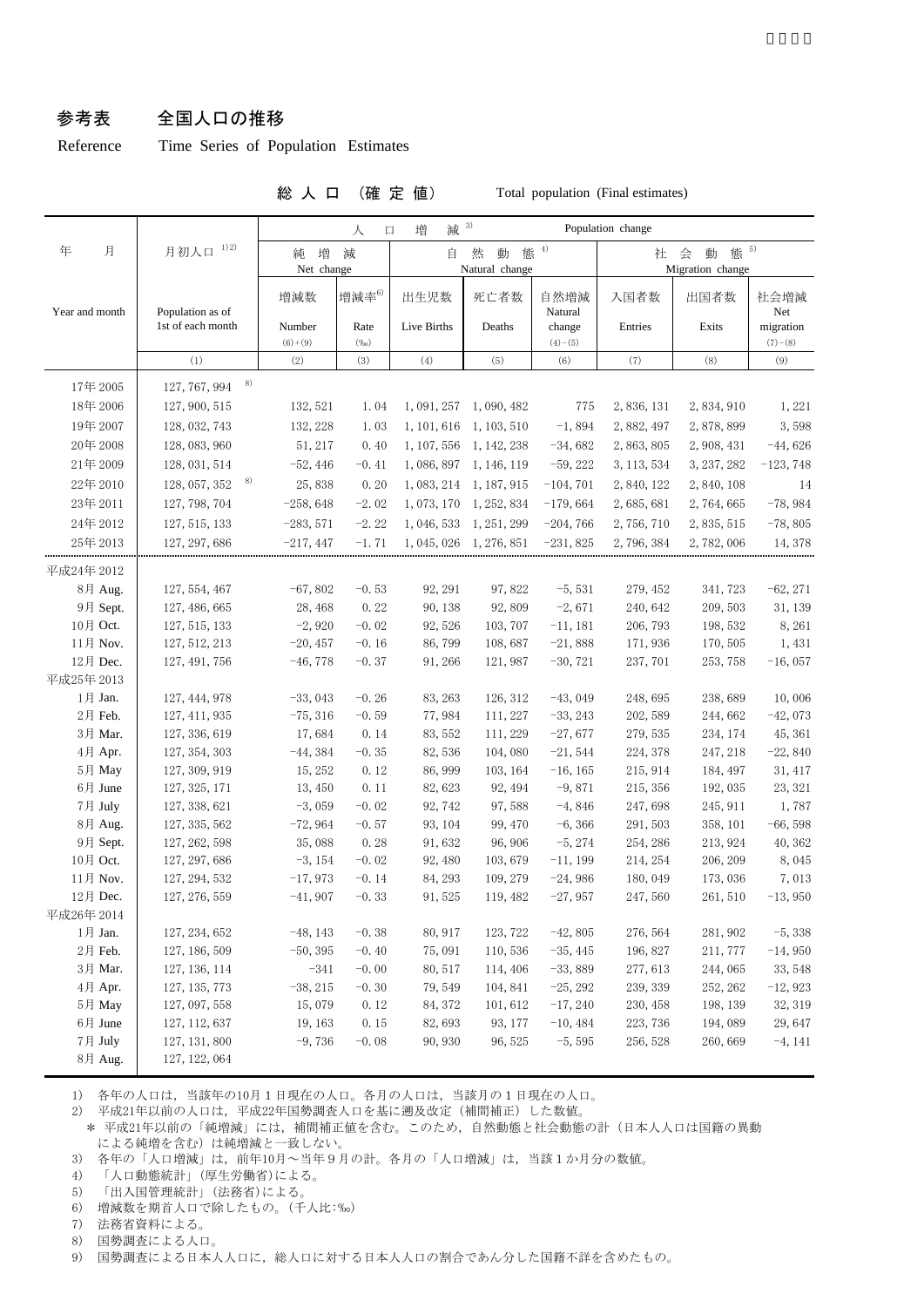#### 参考表 全国人口の推移

Reference Time Series of Population Estimates

#### 日 本 人 人 口 (確 定 値) Japanese population (Final estimates)

|                     | 减 3)<br>Population change<br>増<br>人<br>口 |                            |                    |                        |                         |                        |                     |                    |                          |                             |
|---------------------|------------------------------------------|----------------------------|--------------------|------------------------|-------------------------|------------------------|---------------------|--------------------|--------------------------|-----------------------------|
| 月初人口 1)2)<br>年<br>月 |                                          | 増<br>純<br>減<br>Net change  |                    | 4)<br>然<br>態<br>自<br>動 |                         |                        | 態 5)<br>会<br>動<br>社 |                    |                          | 国籍の異動 <sup>7)</sup>         |
|                     |                                          |                            |                    |                        | Natural change          |                        |                     | Migration change   |                          | による純増減                      |
| Year and month      | Population as of                         | 増減数                        | 増減率6)              | 出生児数                   | 死亡者数                    | 自然増減<br>Natural        | 入国者数                | 出国者数               | 社会増減<br>Net              | Net increase<br>or decrease |
|                     | 1st of each month                        | Number<br>$(15)+(18)+(19)$ | Rate<br>$(\%o)$    | Live Births            | Deaths                  | change<br>$(13)-(14)$  | Entries             | Exits              | migration<br>$(16)-(17)$ | by change<br>of nationality |
|                     | (10)                                     | (11)                       | (12)               | (13)                   | (14)                    | (15)                   | (16)                | (17)               | (18)                     | (19)                        |
| 平成17年 2005          | 126, 204, 902 $^{9}$                     |                            |                    |                        |                         |                        |                     |                    |                          |                             |
| 18年 2006            | 126, 285, 559                            | 80,657                     | 0.64               | 1,079,232              | 1, 084, 554             | $-5,322$               | 1, 216, 048         | 1, 275, 944        | $-59,896$                | 15, 203                     |
| 19年 2007            | 126, 347, 225                            | 61,666                     | 0.49               | 1,088,603              | 1,097,335               | $-8,732$               | 1, 191, 324         | 1, 266, 429        | $-75, 105$               | 14,831                      |
| 20年 2008            | 126, 339, 510                            | $-7,715$                   | $-0.06$            | 1,093,498              | 1, 136, 012             | $-42,514$              | 1, 156, 361         | 1, 266, 118        | $-109,757$               | 13,885                      |
| 21年2009             | 126, 343, 229                            | 3,719                      | 0.03               | 1,073,939              | 1, 139, 989             | $-66,050$              | 1, 432, 020         | 1,508,820          | $-76,800$                | 15,897                      |
| 22年 2010            | 126, 381, 728 9)                         | 38, 499                    | 0.30               | 1, 071, 148            | $1, 181, 525 -110, 377$ |                        | 1, 111, 453         | 1, 107, 335        | 4,118                    | 14,086                      |
| 23年 2011            | 126, 180, 135                            | $-201,593$                 | $-1.60$            | 1, 061, 484            | $1, 246, 312 -184, 828$ |                        | 798, 792            | 826, 503           | $-27,711$                | 10,946                      |
| 24年 2012            | 125, 957, 139                            | $-222,996$                 | $-1.77$            | 1,033,817              | $1, 244, 797 -210, 980$ |                        | 887,670             | 910, 828           | $-23, 158$               | 11, 142                     |
| 25年 2013            | 125, 704, 434                            | $-252,705$                 | $-2.01$            | 1,031,818              | 1, 270, 240 -238, 422   |                        | 903, 217            | 926, 289           | $-23,072$                | 8,789                       |
|                     |                                          |                            |                    |                        |                         |                        |                     |                    |                          |                             |
| 平成24年 2012          |                                          |                            |                    |                        |                         |                        |                     |                    |                          |                             |
| 8月 Aug.             | 126, 029, 047                            | $-61,790$                  | $-0.49$            | 91, 102                | 97, 310                 | $-6, 208$              | 84, 338             | 141, 223           | $-56,885$                | 1,303                       |
| 9月 Sept.            | 125, 967, 257                            | $-10, 118$                 | $-0.08$            | 88,900                 | 92, 352                 | $-3,452$               | 60, 316             | 68,067             | $-7,751$                 | 1,085                       |
| 10月 Oct.            | 125, 957, 139                            | $-24,442$                  | $-0.19$            | 91, 277                | 103, 137                | $-11,860$              | 56,748              | 70, 402            | $-13,654$                | 1,072                       |
| 11月 Nov.            | 125, 932, 697                            | $-23,788$                  | $-0.19$            | 85, 579                | 108, 144                | $-22,565$              | 49, 310             | 51, 291            | $-1,981$                 | 758                         |
| 12月 Dec.            | 125, 908, 909                            | 51, 913                    | 0.41               | 89, 929                | 121, 354                | $-31,425$              | 126, 961            | 44, 513            | 82, 448                  | 890                         |
| 平成25年 2013          |                                          |                            |                    |                        |                         |                        |                     |                    |                          |                             |
| 1月 Jan.<br>2月 Feb.  | 125, 960, 822<br>125, 854, 167           | $-106, 655$<br>$-40,846$   | $-0.85$<br>$-0.32$ | 82, 170<br>77,025      | 125,686<br>110,694      | $-43,516$<br>$-33,669$ | 47, 414<br>61,672   | 111, 228<br>69,585 | $-63,814$<br>$-7,913$    | 675<br>736                  |
| 3月 Mar.             | 125, 813, 321                            | $-7,574$                   |                    | 82,531                 | 110,669                 | $-28,138$              | 82,906              | 63, 266            | 19,640                   | 924                         |
| 4月 Apr.             | 125, 805, 747                            | $-51,379$                  | $-0.06$<br>$-0.41$ | 81,560                 | 103, 527                | $-21,967$              | 64,590              | 94, 401            | $-29,811$                | 399                         |
| 5月 May              | 125, 754, 368                            | $-15,678$                  | $-0.12$            | 85, 971                | 102,629                 | $-16,658$              | 62,767              | 62,368             | 399                      | 581                         |
| 6月 June             | 125, 738, 690                            | 18,809                     | 0.15               | 81,647                 | 92,039                  | $-10, 392$             | 90, 476             | 61,789             | 28,687                   | 514                         |
| 7月 July             | 125, 757, 499                            | 27,534                     | 0.22               | 91,664                 | 97,033                  | $-5, 369$              | 113, 776            | 81, 459            | 32, 317                  | 586                         |
| 8月 Aug.             | 125, 785, 033                            | $-69,418$                  | $-0.55$            | 91,996                 | 98, 960                 | $-6,964$               | 84, 403             | 147,758            | $-63, 355$               | 901                         |
| 9月 Sept.            | 125, 715, 615                            | $-11,181$                  | $-0.09$            | 90, 469                | 96, 368                 | $-5,899$               | 62, 194             | 68, 229            | $-6,035$                 | 753                         |
| 10月 Oct.            | 125, 704, 434                            | $-20,641$                  | $-0.16$            | 91, 241                | 103, 135                | $-11,894$              | 60,839              | 70,399             | $-9,560$                 | 813                         |
| 11月 Nov.            | 125, 683, 793                            | $-25,559$                  | $-0.20$            | 83, 155                | 108, 725                | $-25,570$              | 51, 416             | 52, 201            | $-785$                   | 796                         |
| 12月 Dec.            | 125, 658, 234                            | 59,072                     | 0.47               | 90, 317                | 118,821                 | $-28,504$              | 132, 444            | 45,871             | 86, 573                  | 1,003                       |
| 平成26年 2014          |                                          |                            |                    |                        |                         |                        |                     |                    |                          |                             |
| 1月 Jan.             | 125, 717, 306                            | $-90, 360$                 | $-0.72$            | 79,836                 | 123, 117                | $-43, 281$             | 69, 229             | 116, 792           | $-47,563$                | 484                         |
| 2月 Feb.             | 125, 626, 946                            | $-62,944$                  | $-0.50$            | 73, 971                | 110,011                 | $-36,040$              | 42,709              | 70, 213            | $-27,504$                | 600                         |
| 3月 Mar.             | 125, 564, 002                            | $-18,913$                  | $-0.15$            | 79, 365                | 113,827                 | $-34,462$              | 81, 910             | 67, 161            | 14, 749                  | 800                         |
| 4月 Apr.             | 125, 545, 089                            | $-49,786$                  | $-0.40$            | 78, 442                | 104, 278                | $-25,836$              | 72, 024             | 96, 940            | $-24,916$                | 966                         |
| 5月 May              | 125, 495, 303                            | $-14,526$                  | $-0.12$            | 83, 226                | 101,069                 | $-17,843$              | 66, 237             | 63, 691            | 2,546                    | 771                         |
| 6月 June             | 125, 480, 777                            | 18,619                     | 0.15               | 81,561                 | 92, 703                 | $-11, 142$             | 91,047              | 62,028             | 29,019                   | 742                         |
| 7月 July             | 125, 499, 396                            | 27,807                     | 0.22               | 89,667                 | 96, 011                 | $-6, 344$              | 117,769             | 84, 488            | 33, 281                  | 870                         |
| 8月 Aug.             | 125, 527, 203                            |                            |                    |                        |                         |                        |                     |                    |                          |                             |

1) Population for each year is the population as of October 1 of the stated year. Population for each month is the population as of the first day of the stated month.

2) Population figures until 2009 are revised estimates (intercensal adjustment).

\* Population change until 2009 included intercensal adjustment.

 3) Population change for each year relates to the period from October of the previous year to September of the stated year . Population change for each month relates to the period from the first day to the last day of the stated month.

4) Based on the Vital Statistics by the Ministry of Health, Labour and Welfare.

5) Based on the Statistics on Legal Migrants compiled by the Ministry of Justice.

6) Obtained by dividing the number of the net change by the population as of the beginning of the period concerned.

7) Based on the data by the Ministry of Justice.

8) The Population Census.

9) Based on the Population Census. Persons with unknown nationality are included proportionally.